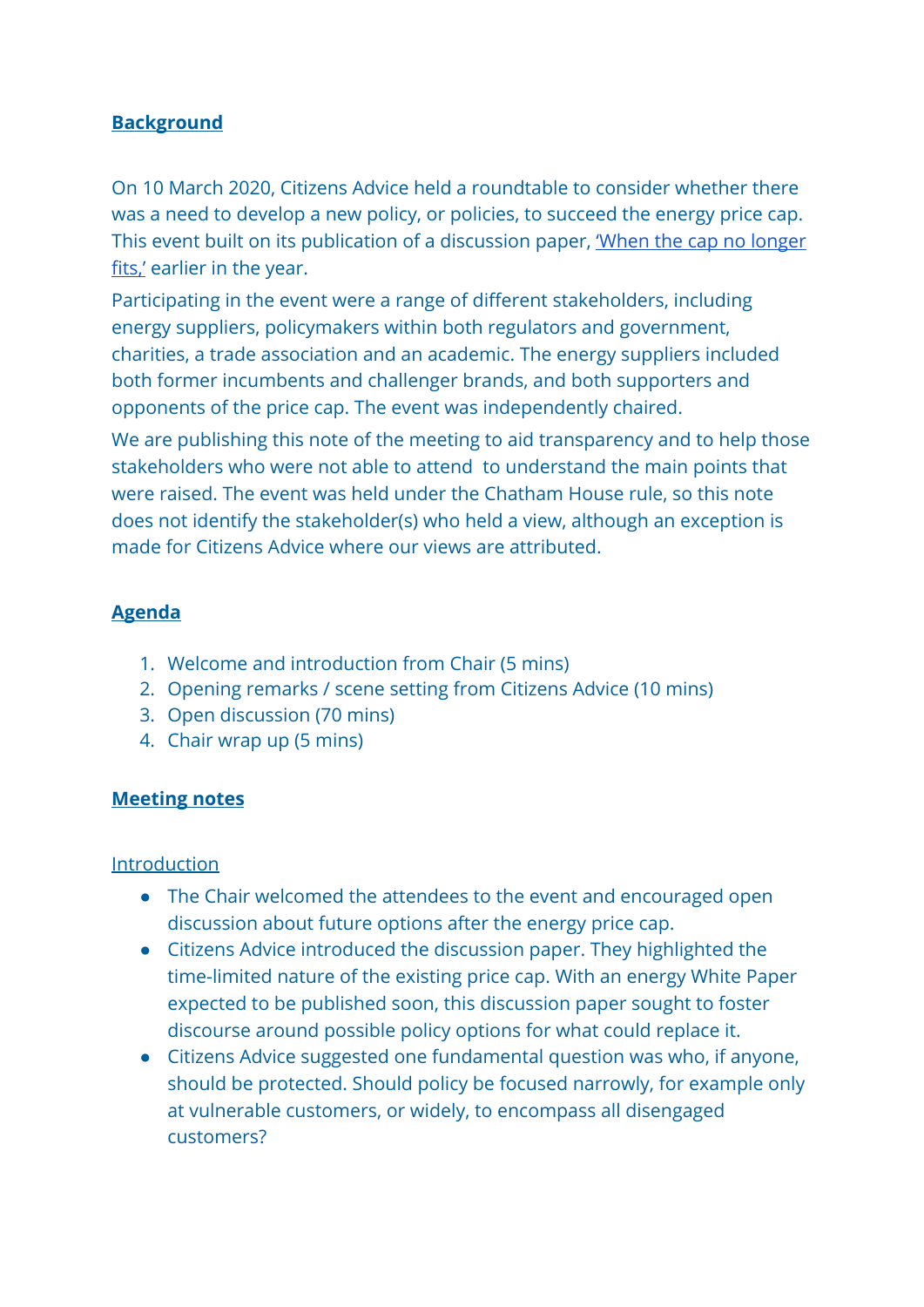- The other key question it identified was what form any intervention should take. The ideas in the publication had been developed from last year's joint (BEIS & Ofgem) consultation paper on the future of retail markets, and from discussions with stakeholders. They included light touch approaches like 'do nothing', or producing a 'price to beat', all the way through to interventions that are arguably more profound than the cap itself, like introducing a backstop supplier or mass opt-out collective switching.
- Citizens Advice closed its introductory remarks by highlighting that industry was grappling with a range of big change management projects, and that the options differed in their complexity and the extent to which they had been trialled. Because of this, plausible implementation timelines could vary significantly between the options.

### Views on current price cap

- The Chair encouraged participants to share their views on the energy price cap. Most participants were broadly supportive of the price cap, although the suppliers were more divided. One supplier stated that they were initially opposed to the price cap, but their initial fears have not come to pass, and they were now generally supportive. One who had been supportive of the price cap from the beginning, highlighted the successful increase in switching rates and argued that levels of customer service had improved too. Another said it is too early to tell if the price cap has been a success, and there were also concerns over supplier profitability, and how vulnerable customers are served under the price cap.
- Stakeholders highlighted that the price cap has been shown to reduce detriment to consumers and help tackle the loyalty penalty, but there are still issues with large price spreads, with some parts of the market competitive, while those who don't engage are effectively subject to monopoly provision.

### **Engagement**

● The Chair asked participants to consider how to tackle disengagement. Participants highlighted the tension between rewarding customers for searching the market and the gap between engaged and disengaged customers. With significant numbers of suppliers failing recently, disengaged customers are bailing out those who are engaged. Some suggested that engaged customers should be used to bring down prices for everyone. Others suggested that switching is not the most appropriate metric for measuring engagement as there can be engaged customers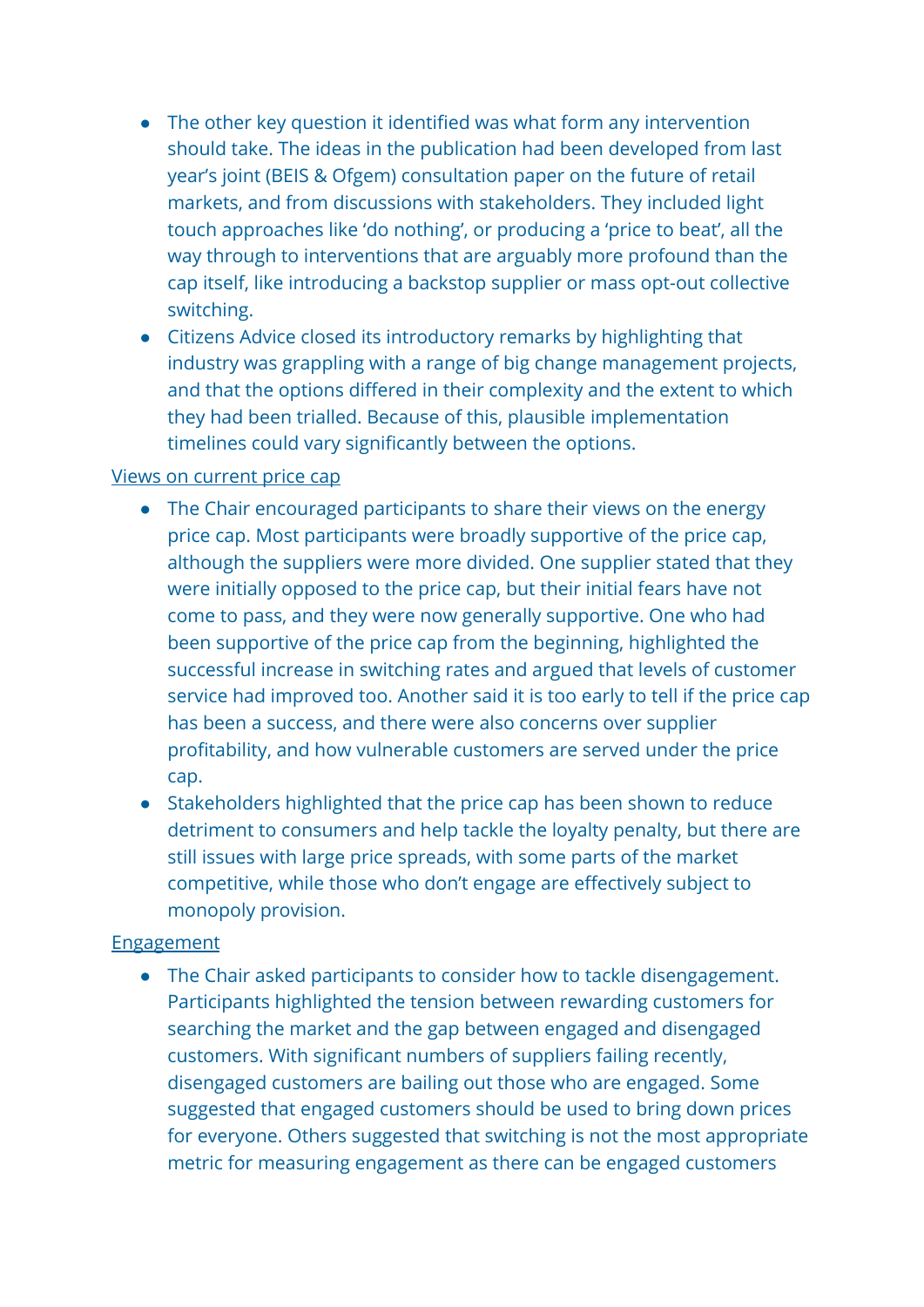who don't switch. Others expressed concerns that the onus is put on the consumer to drive down prices for everyone, and enduring wide differences between consumers in engagement is not a satisfactory place to be. Some questioned why it was assumed that customers who don't switch are being ripped off.

- There was broad support for extending and widening the Warm Home Discount so that all suppliers provided a minimum level of support to customers on low incomes. One speaker suggested more needs to be done to support disabled people who face extra costs, including energy. Switching sites are not accessible for visually impaired, meaning they are locked out of switching, so it is important to ensure tariffs are accessible to all.
- Other concerns were raised over how the current flat rate price cap could be viable if there is a drive to shift people to time-of-use tariffs, and how the methodology could be adapted.

### Alternative policy options

- The Chair asked the participants to consider the option of collective switching, both opt-in and opt-out. Concerns were expressed that this would act as a disincentive for suppliers to foster long-term relationships with customers and offer new products, as customers picked up via this route were likely to be unprofitable and leave after their initial deal lapsed. It was suggested however that in the future there may be more long-term contracts to mitigate this. Others argued that there are always going to be people who are paying more but (opt-out) collective switching forces people to be switched against their will and questioned the rationale of this. Furthermore it was suggested that there is no reason that a supplier needs to provide basic customer service as it could offer a more attractive personal approach to keep long term relationships.
- Concerns over opt-out collective switching resulting in the expropriation of an asset (customers) were also raised.
- Evidence was raised from the opt-in collective switching trials which was perceived as successful in reaching out to consumers who hadn't previously engaged with the market.
- Questions were raised over which opt-in customers would get switched, and concerns were expressed over the timescale of switching customers, given how many are disengaged. It was also suggested that there would be barriers to protecting those who are vulnerable. Other concerns were expressed that collective switching encouraged unsustainable pricing, and that there were difficulties in reflecting customers' non-price needs through this model. It was questioned whether Ofgem would be happy to